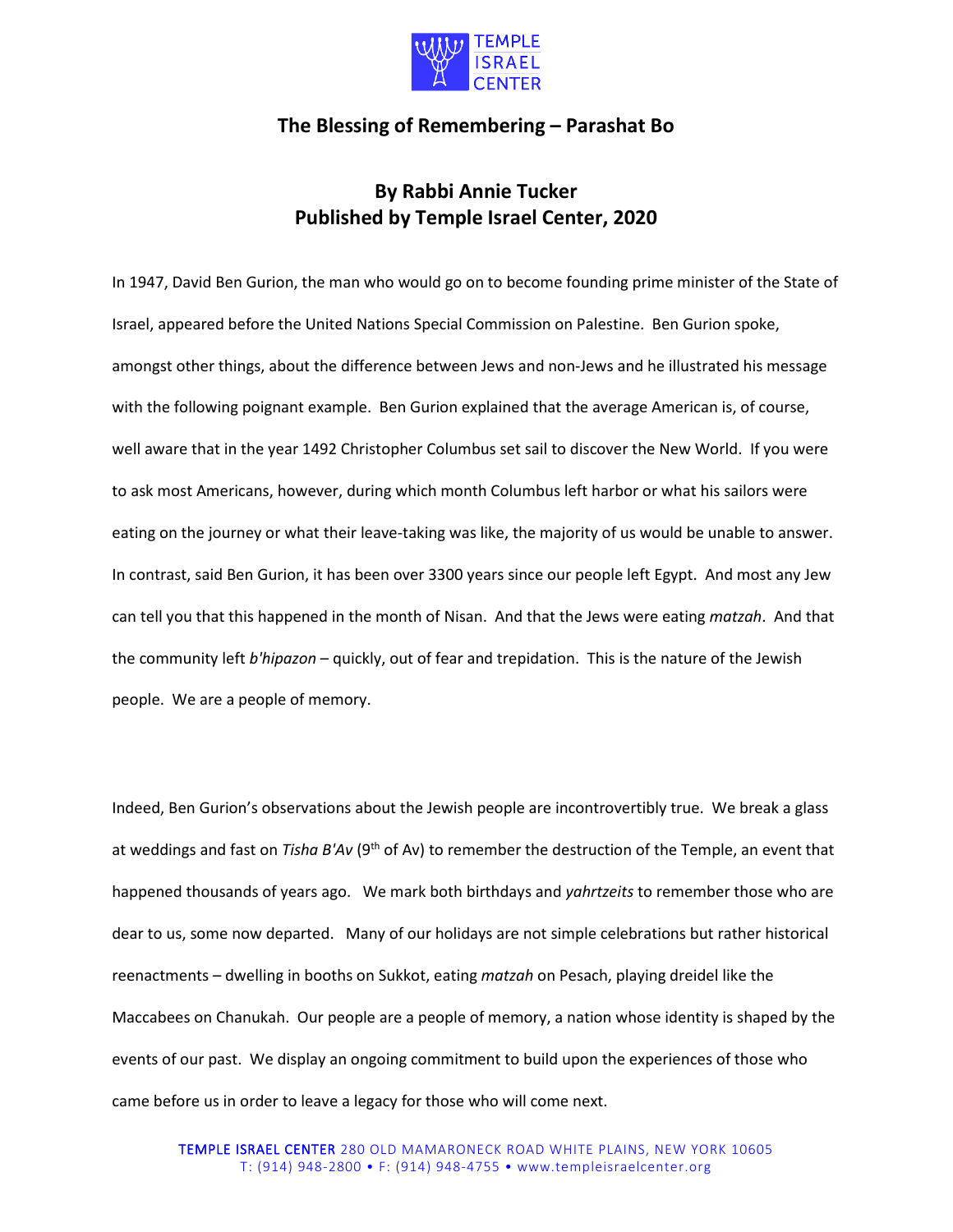Perhaps there is no better example of our people's commitment to memory than our treatment of the Exodus from Egypt, the narrative recounted in this morning's Torah portion, *Parashat Bo*. More than any other incident in the history of our people, the story of the Exodus stands at the heart of our national consciousness, in a position of singular importance in our liturgy, holiday cycle, and calendar. The Exodus is recounted daily in our worship services when we recite the third paragraph of the Sh'ma and the blessing that follows it, a fulfillment of Deuteronomy 16:3, "*Tizcor et yom tzetcha me'eretz mitzrayim kol y'mei hayecha* – you shall remember the Exodus from Egypt all the days of your life." It is mentioned in the *Kiddush* (the blessing over wine) that we say on Shabbat and festivals and in the *Rosh Chodesh* prayer that we recite at the start of each new month; it is inscribed in the *t'fillin* that we wrap on our arms and head each morning. Indeed, *Parashat Bo* itself mandates institutions to ensure that the Exodus from Egypt will not soon be forgotten – through the command of *higadta l'bincha* (teaching our children), through the institution of *pidyon haben* (redeeming the first born), through ridding our houses of leaven each Pesach and eating only *matzah.* Reading the story of the Exodus once a year is not enough. Rather the Torah ordains that we ritualize this narrative each and every day in order that it should never be forgotten.

Perhaps the  $13<sup>th</sup>$  century Spanish commentator Ramban put it best when he explained that the commandment that we receive in this week's *parasha*, that of placing Aviv – the month we later come to call Nisan, the month of the Exodus – as the first month of the Jewish calendar was given to assure that the miracle of our deliverance from Egypt would be at the center of our collective consciousness always. Writes Ramban, "Israel is to count this as the first of the months, and from it they are to count all months in order that there be through this enumeration a remembrance of the great miracle." For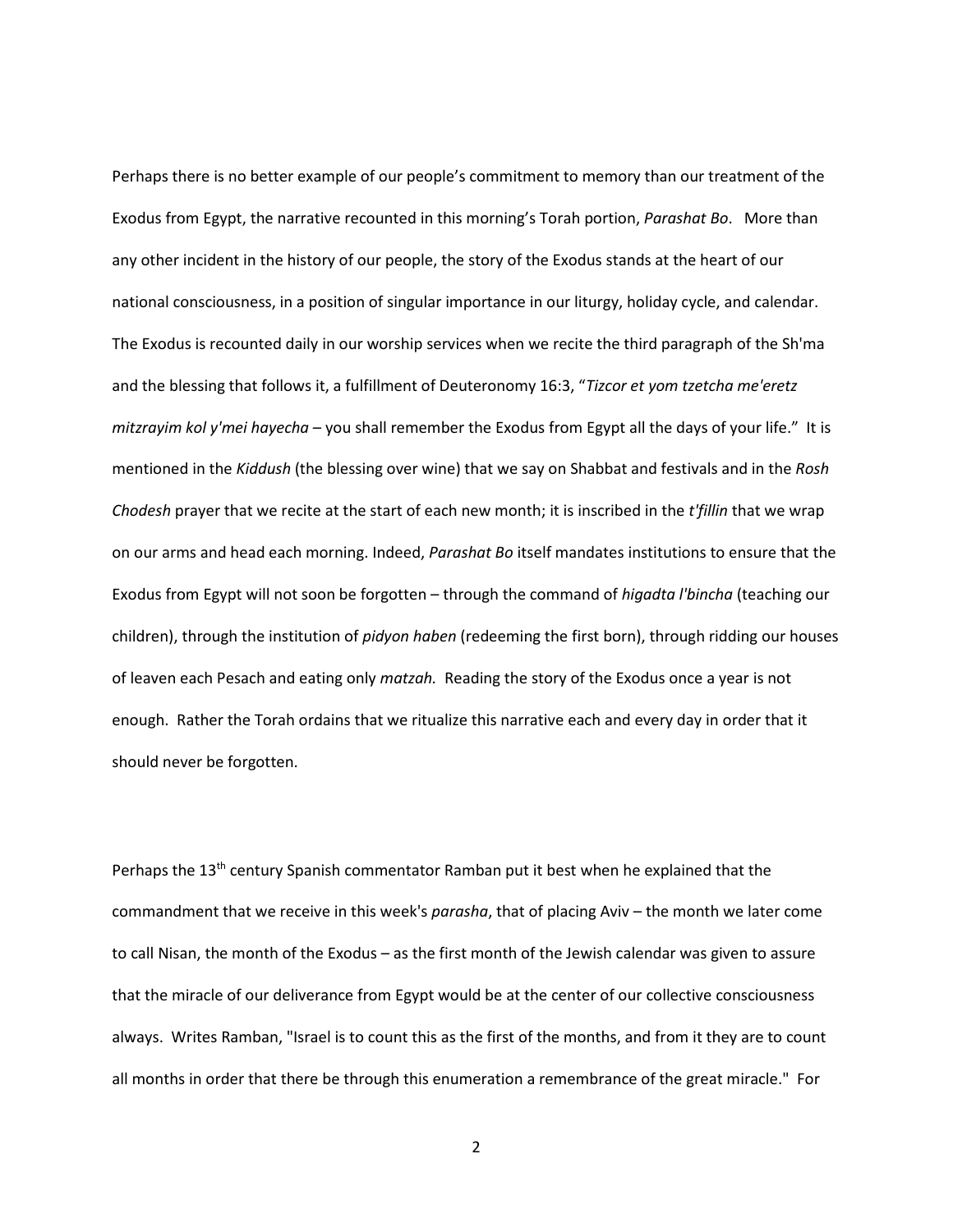Ramban, the fact that Jewish time begins with Aviv is absolutely paramount – it means that the central experience around which we organize our calendars, and by extension our lives, is the Exodus. What a powerful notion – the idea that this *mitzvah* (commandment), the first national one, in fact, in all of Torah, does not privilege law but rather narrative, not revelation but rather redemption. The first commandment is not given at Sinai or in Israel but rather in Egypt; it has us count time not from Shavuot, the festival of receiving Torah, or from Rosh Hashanah, the birthday of the world, but rather from Pesach. We are a people of memory. And so our calendar begins not with law nor with creation. Our calendar begins with sacred history.

Some number of years ago there was an article in Newsweek magazine entitled "The Curse of the Past: An Indifference to History Can Be a Blessing." The article first demonstrated that the average American high-school student knows shockingly little about the history of the United States. The article next argued that this is a wonderful thing! Unlike the Serbs who killed Bosnian Muslims as revenge for their defeat at a battle that took place 600 years prior (or I would argue the Israelis and Palestinians who remain mired in age-old rivalries), the article argued that Americans are able to put our often painful past behind us and move on without bearing a grudge. The blessing of indifference is that it wipes the slate clean; if we don't remember the past, it can't hurt us. It is an argument for forgetting.

My teacher Rabbi David Golinkin, who first pointed me towards the Newsweek article, emphatically rejects this premise, arguing that historical memory is neither intrinsically good or bad – rather it can lead to either productive or destructive ends depending on how it is used. We as Jews, argues Golinkin, are known for using history constructively – to promote justice and humane treatment of others rather than justifying retaliation and revenge. The Torah could easily have allowed mistreatment of the

3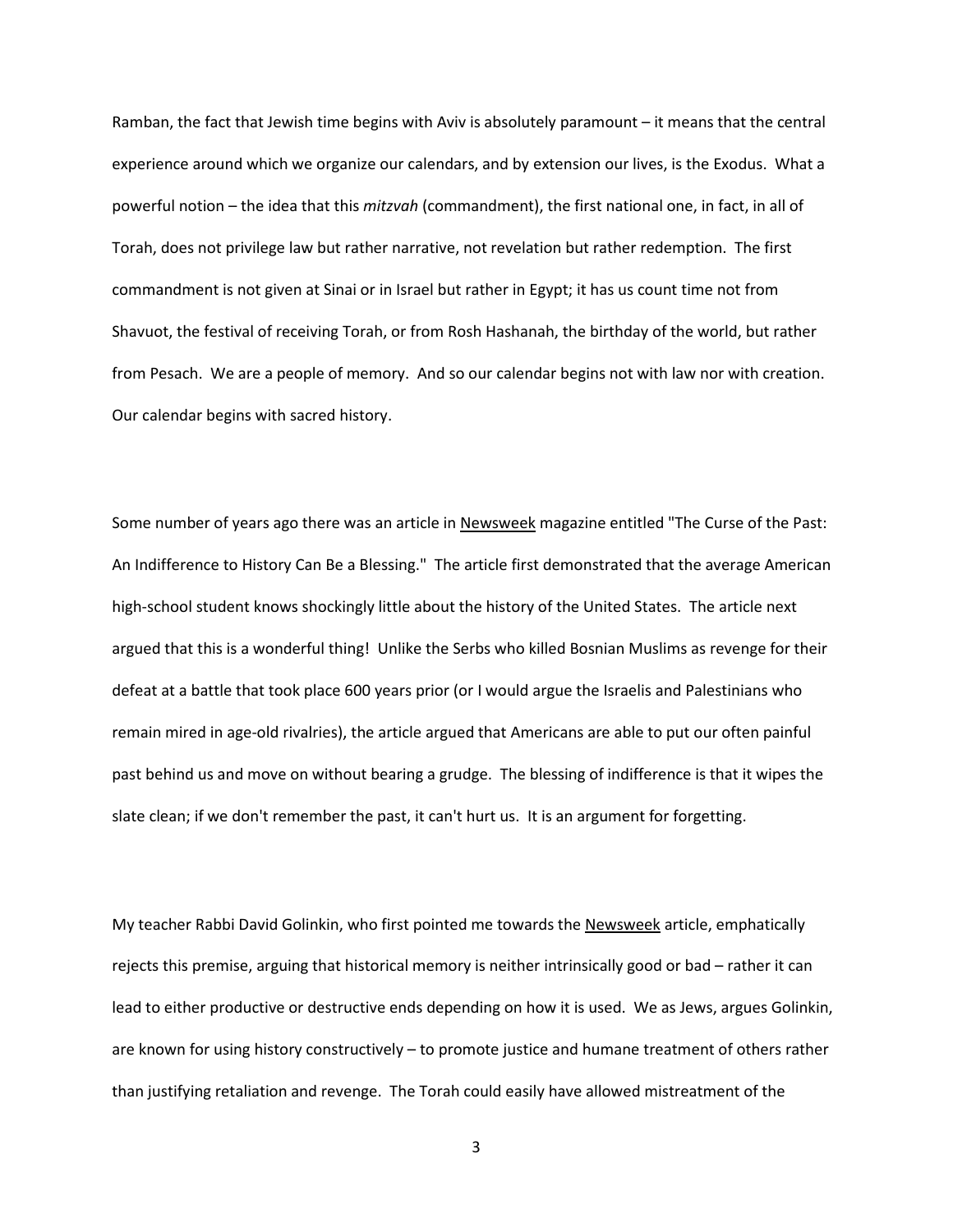Egyptians on the basis of their mistreatment of us; rather it instructs "*Lo titaev mitzri ci ger hayita be'artzo -* You shall not abhor an Egyptian, for you were a stranger in his land" (Deuteronomy 23:7). As the Babylonian Talmud Bava Mezia 59b tells us, laws concerning the proper treatment of the *ger*  (stranger) are mentioned 36 times in Torah – significantly more than any other kind of law. Our people are a people of memory, just as Ben Gurion claimed. And we strive to use that memory in order to bring goodness and justice into the world rather than dwelling on the suffering of our past.

It is with this insight, I believe, that we can start to appreciate why the Exodus narrative is so very central to our people – why, as Ramban explains, it forms the centerpiece of Jewish time and dominates Jewish consciousness. Because we are to be ever mindful of our period of enslavement, because we are to transmit this experience to our children in such a way that *b'chol dor vador chayav adam lirot et atzmo c'ilo hu yatza mimitzrayim,* in such a way that in every generation each person should see themselves as if they personally escaped from Egypt – we can never forget how terribly painful it is to be oppressed, to be the stranger, to be other. Because we live with the sting of slavery on a daily basis, because it is at the center of our communal consciousness, reinforced in the prayers we say, the *t'fillin* we bind to our bodies, the calendar by which we rule our lives, we are constantly reminded of our responsibility towards bringing redemption into the world, towards preventing others from experiencing the suffering that we ourselves have known. Living with a consciousness of *yetziat Mitzrayim* (leaving Egypt) means working to support those who are in need – feeling their pain as if it were our own. That is ultimately the message of *Parashat Bo* and what it means to be a Jew.

I'd like to conclude this morning with a beautiful midrash from Tanhuma which explores the words from our *parasha* "*hahodesh hazeh lachem* – this month belongs to you." Rabbi Joshua ben Levi said, "To